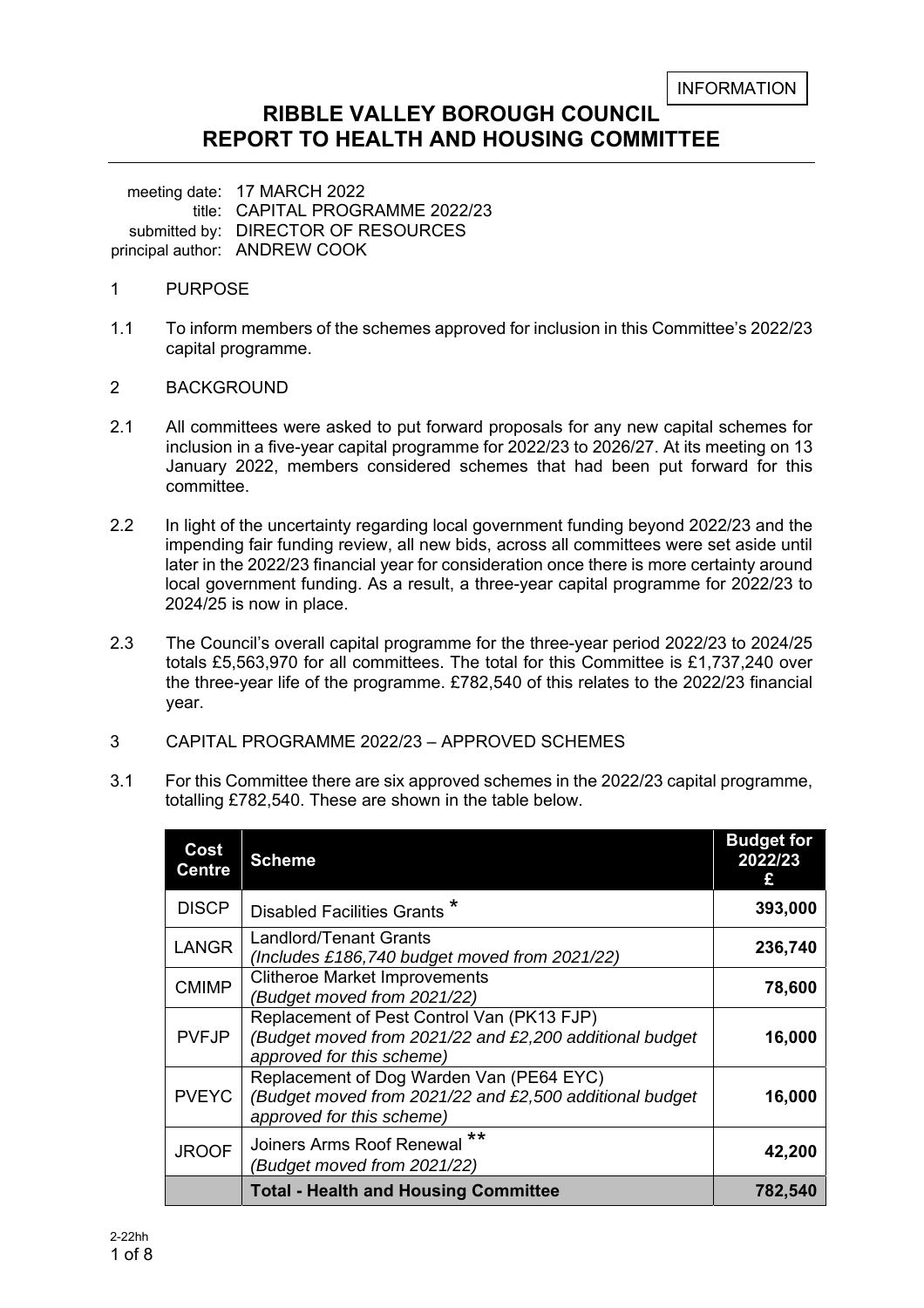#### *NOTES:*

*\* Disabled Facilities Grants – This scheme is funded by a yearly grant allocation from central government. The scheme is included in the original estimate capital programme at an indicative value of £393,000, on the basis that the scheme budget will be re-set to match the actual Disabled Facilities Grants 2022/23 grant allocation from central government, when notified to the Council.* 

*\*\* Joiners Arms Roof Renewal - The latest cost estimate provided by the contractor is £44,250, because of an increase in slate materials costs. This is higher than the scheme budget of £42,200, so additional budget approval will be requested in 2022/23 once the final scheme cost is confirmed.* 

- 3.2 The detailed information for each scheme is shown in **Annex 1**.
- 3.3 During the closure of our capital accounts there may be some slippage on schemes in the current financial year, 2021/22. A report will be brought to a future meeting of this Committee giving details of any slippage on 2021/22 capital schemes and any slippage will also be reported to Budget Working Group.
- 3.4 Responsible officers will complete and update capital monitoring sheets for each scheme, which will be reported regularly to members to give an indication of progress.
- 4 CONCLUSION
- 4.1 This Committee has a capital programme for 2022/23 of six schemes, totalling £782,540.
- 4.2 The Disabled Facilities Grants scheme budget is currently an indicative amount. The actual scheme budget will be confirmed when the 2022/23 grant allocation from central government is notified to the Council.
- 4.3 Additional budget approval will be required for the Joiners Arms Roof Renewal scheme in 2022/23 once the final scheme cost is confirmed.
- 4.4 Any slippage on schemes in the 2021/22 capital programme will be reported to this Committee.

#### SENIOR ACCOUNTANT **EXECUTE:** DIRECTOR OF RESOURCES

HH2-22/AC/AC 7 March 2022

For further background information please ask for Andrew Cook. BACKGROUND PAPERS – None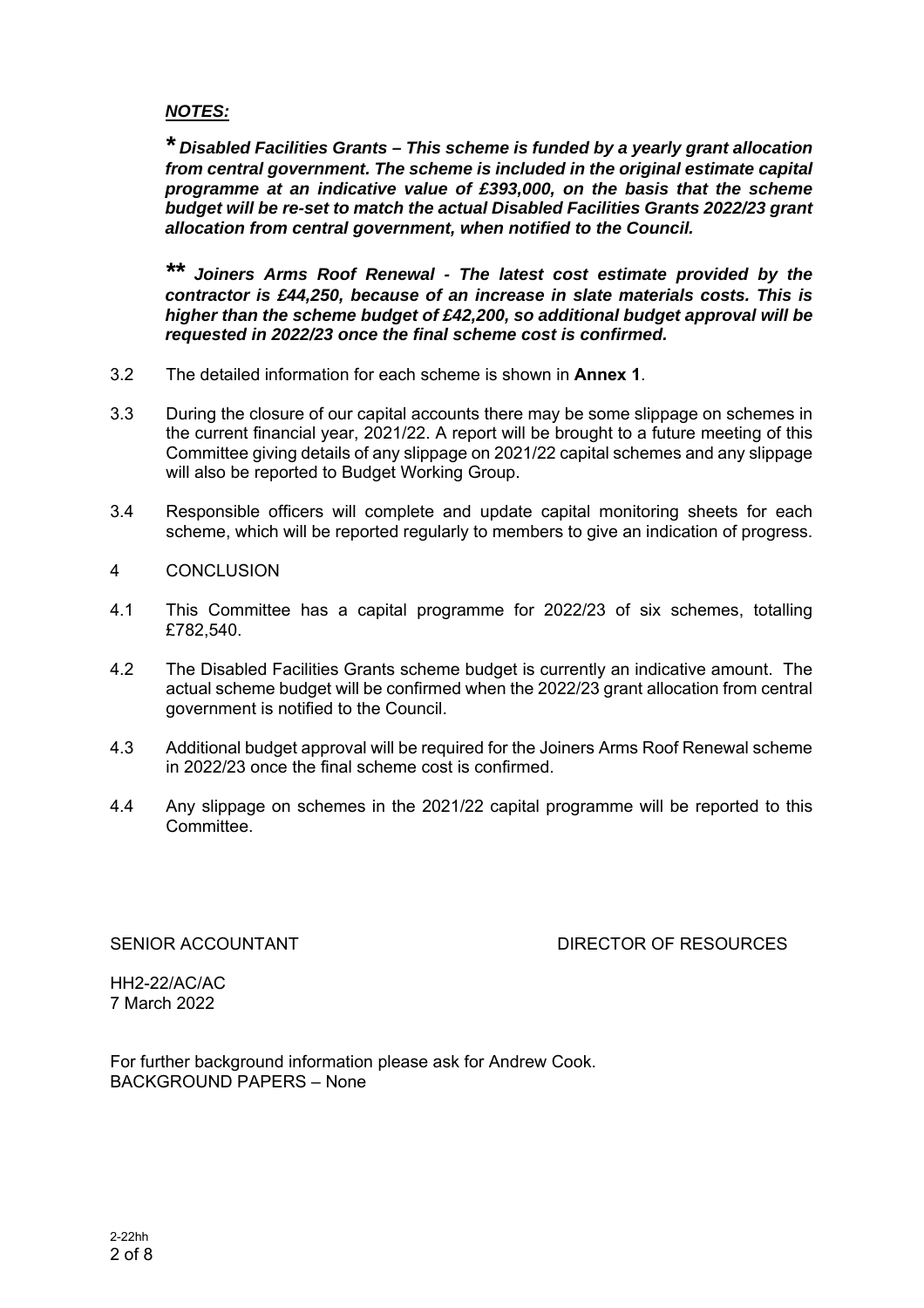# **Disabled Facilities Grants**

# **Service Area: Housing and Regeneration**

# **Submitted by: Colin Hirst**

#### **Brief Description of the Scheme:**

The scheme provides grant aid to adapt homes so elderly and disabled occupants can remain in their own home. The grants can provide for minor adaptation, for example the installation of a stair lift, up to the provision of a bathroom and bedroom extension.

#### **Revenue Implications:**

Administration fees are paid to the Council for any individual Disabled Facilities Grants scheme that the Council administers. The actual administration fee income varies each year, dependent on the number and value of schemes completed in-year.

#### **Timescale for Completion:**

The Disabled Facilities Grants budget operates throughout the financial year.

#### **Any Risks to Completion:**

Availability of technical staff and contractors to ensure grant schemes are designed and delivered promptly. This has been a major factor in the slower completion of schemes in both 2020/21 and 2021/22.

The population age of Ribble Valley occupants is increasing and therefore demand for the service will continue, but with finite resources.

The scheme is dependent on the level of funding awarded by the government.

# **Capital Cost: 2022/23 £**  393,000

*Please Note - The value above is indicative only and the actual scheme budget will be set to match the actual government grant funding received in-year. Notification of the 2022/23 funding allocation is expected in Spring 2022.*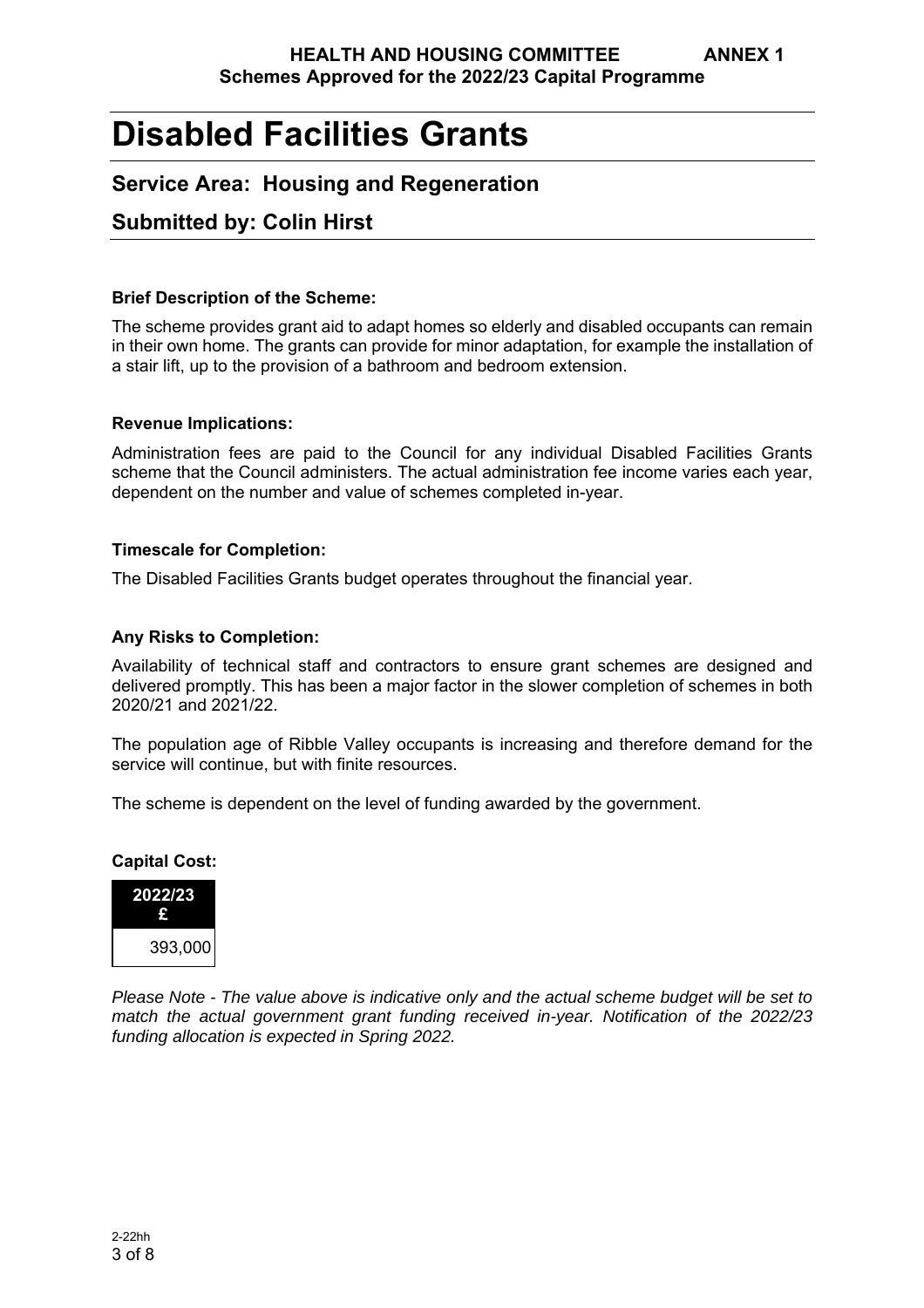# **Landlord/Tenant Grants**

# **Service Area: Housing and Regeneration**

# **Submitted by: Colin Hirst**

#### **Brief Description of the Scheme:**

The scheme match funds a landlord's investment in a property in return for an affordable rental property. Conditions of the grant are nomination rights and a set rent level in line with LHA. The scheme is crucial for move-on accommodation for families in temporary accommodation as the social housing waiting list is so long. The scheme is also used to bring empty properties back into use.

#### **Revenue Implications:**

Administration fees are paid to the Council for any individual Landlord/Tenant Grants scheme that the Council administers. The actual administration fee income varies each year, dependent on the number and value of schemes completed in-year.

#### **Timescale for Completion:**

The Landlord/Tenant Grants budget operates throughout the financial year.

### **Any Risks to Completion:**

Dependent on demand for the scheme.

Attractiveness or not of the scheme's grant conditions to landlords, such as the set rent level and nomination rights.

### **Capital Cost:**



*Please Note – The £236,740 budget for 2022/23 is made up of two elements:* 

- *£50,000 capital scheme bid for 2022/23.*
- *In January 2022 this Committee approved the transfer of £186,740 of the 2021/22 Landlord/Tenant Grants scheme budget from 2021/22 to the 2022/23 financial year. This was because Housing officers did not expect any further grants to be approved and completed in 2021/22 in addition to the grants already approved at that stage.*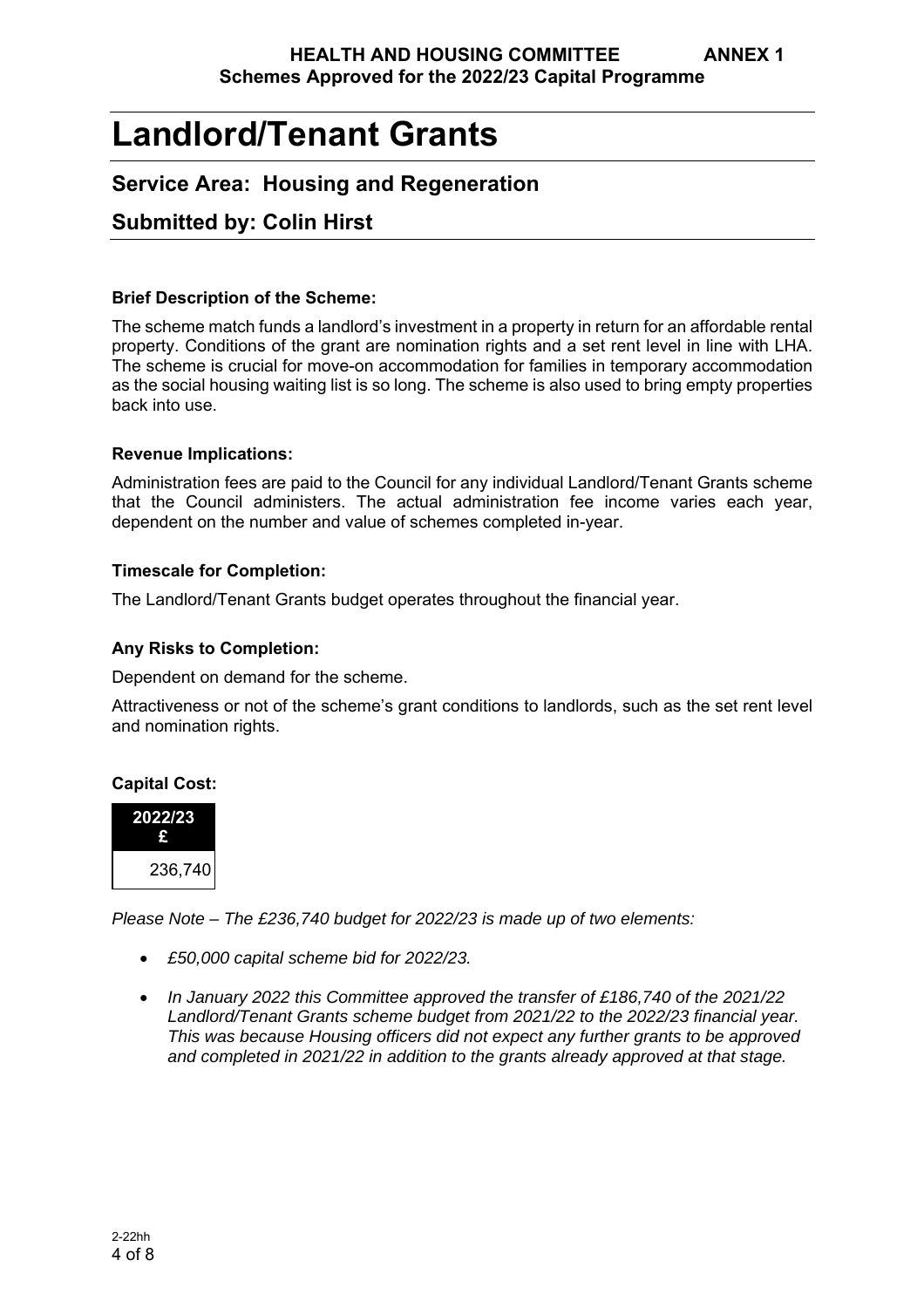# **Clitheroe Market Improvements**

# **Service Area: Regeneration and Clitheroe Market**

# **Submitted by: Nicola Hopkins**

#### **Budget moved from 2021/22:**

The work on the initial phase of market improvements was completed in 2020/21 and there is £78,600 budget available for a further phase of market improvements. The plans for this further phase of work were held up over the Covid-19 lockdown periods and therefore meetings with traders to discuss and consult on plans for the next phase of works only began again in late 2021. The aim now is to complete the improvement works in 2022/23.

Given the above, in January 2022 this Committee approved the transfer of the £78,600 remaining scheme budget from 2021/22 to the 2022/23 financial year.

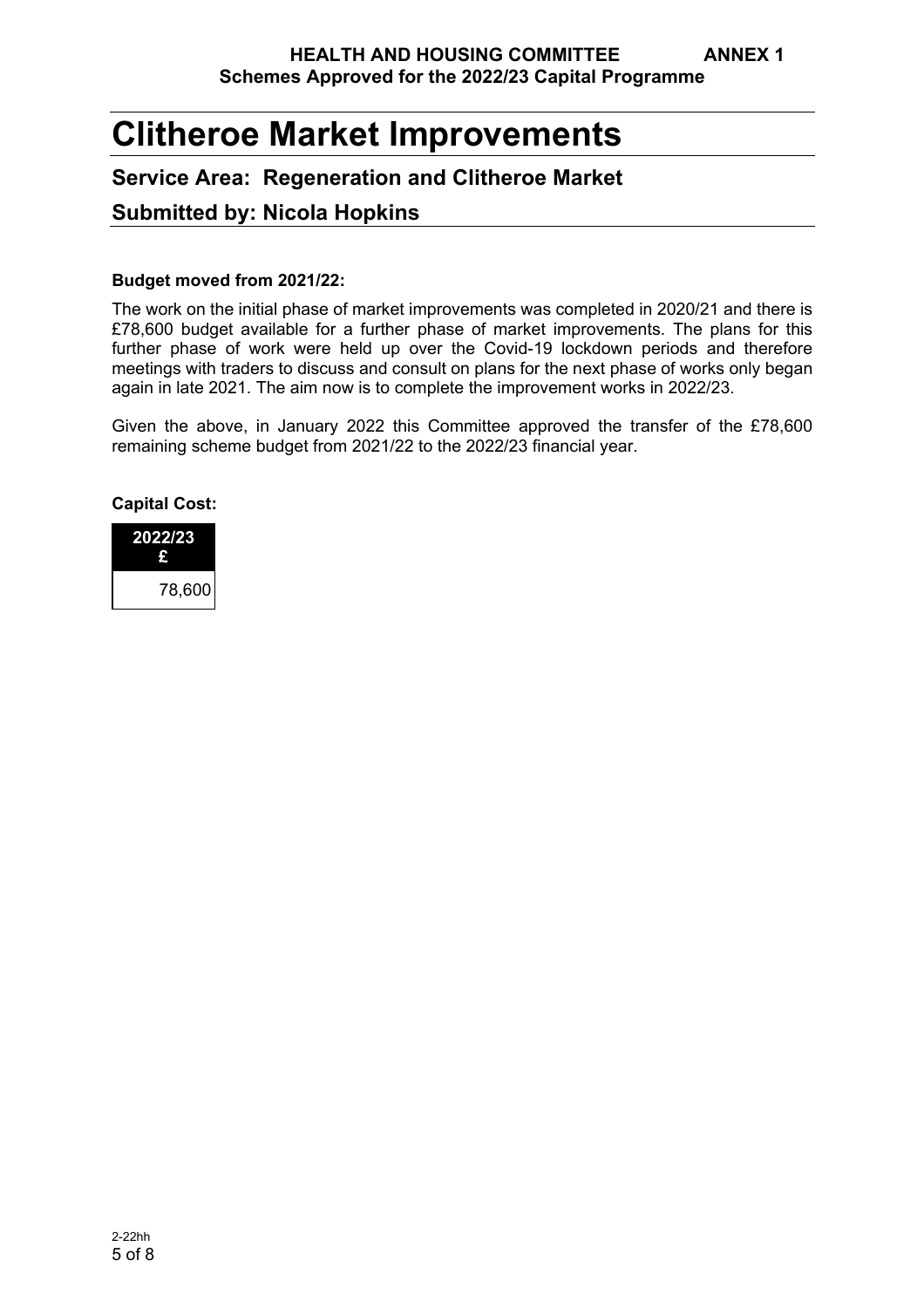# **Replacement of Pest Control Van (PK13 FJP)**

# **Service Area: Dog Warden & Pest Control**

# **Submitted by: Matthew Riding**

### **Budget moved from 2021/22 and additional budget approved:**

The current van is required to transport pest control staff to various sites around the borough to carry out their work. This scheme, for the replacement of the current pest control van with a like for like van, was included in the 2021/22 capital programme with a scheme budget of £13,800.

During 2021/22 it was decided that the current van was in good enough condition to continue to be used throughout the year, so the purchase of the new van was planned to take place in 2022/23. In addition, an updated guide price was obtained for a replacement van, meaning the latest cost estimate increased to £16,000, which was a £2,200 increase on the original £13,800 scheme budget.

Given the above, in January 2022 this Committee approved the transfer of the £13,800 scheme budget from 2021/22 to the 2022/23 financial year and in February 2022 Special Policy and Finance Committee approved additional budget of £2,200 for this scheme.

This means the 2022/23 scheme budget is £16,000.

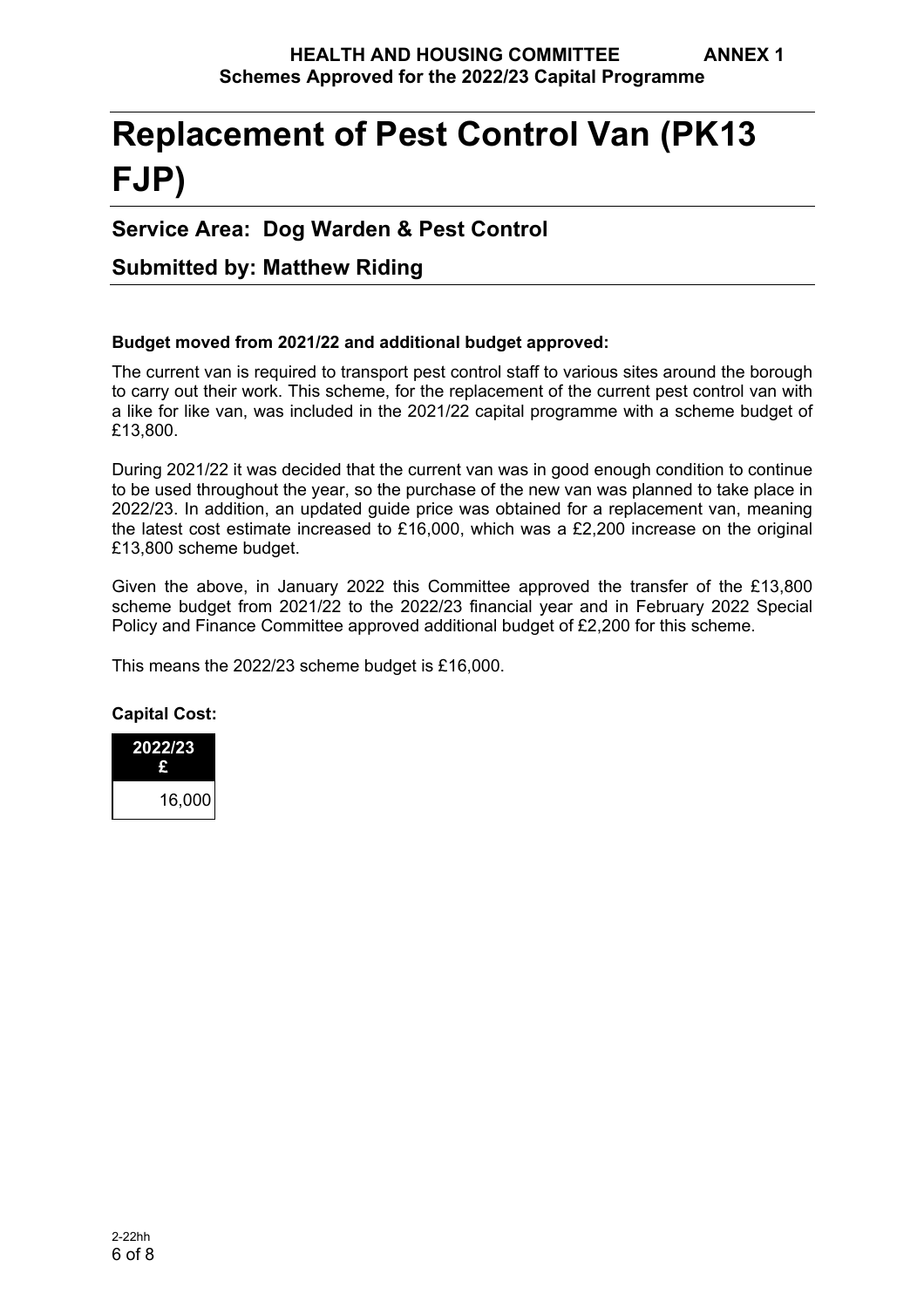# **Replacement of Dog Warden Van (PE64 EYC)**

# **Service Area: Dog Warden & Pest Control**

# **Submitted by: Matthew Riding**

### **Budget moved from 2021/22 and additional budget approved:**

The current van is required to transport dog warden staff to various sites around the borough to carry out their work. This scheme, for the replacement of the current dog warden van with a like for like van, was included in the 2021/22 capital programme with a scheme budget of £13,500.

During 2021/22 it was decided that the current van was in good enough condition to continue to be used throughout the year, so the purchase of the new van was planned to take place in 2022/23. In addition, an updated guide price was obtained for a replacement van, meaning the latest cost estimate increased to £16,000, which was a £2,500 increase on the original £13,500 scheme budget.

Given the above, in January 2022 this Committee approved the transfer of the £13,500 scheme budget from 2021/22 to the 2022/23 financial year and in February 2022 Special Policy and Finance Committee approved additional budget of £2,500 for this scheme.

This means the 2022/23 scheme budget is £16,000.